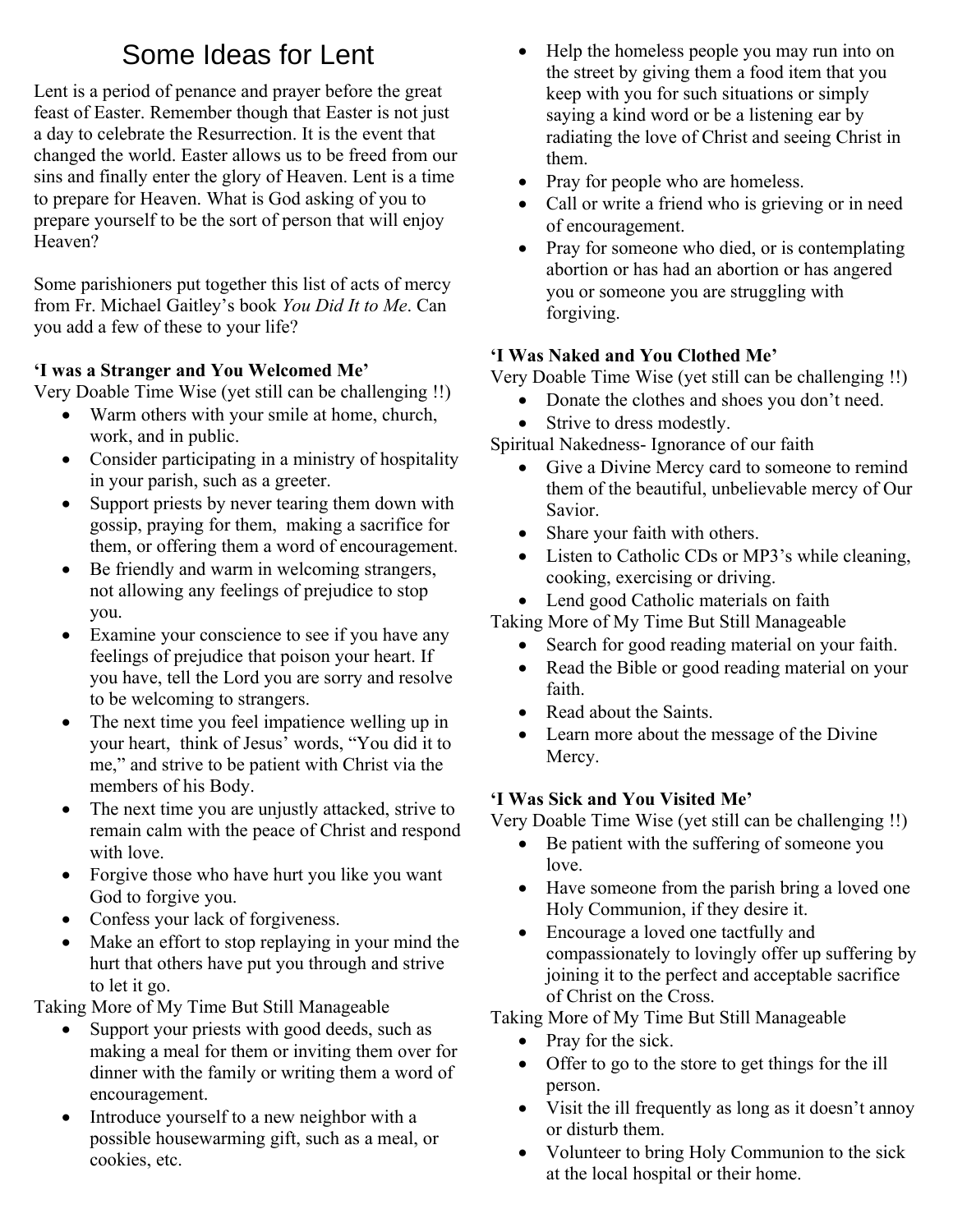- Call or visit elderly friends or family members.
- Visit the elderly in local rest homes.
- Help a shut in with shopping, cleaning or yard work.
- Research available help for a person who is suffering from addiction.

## **'I Was in Prison and You Came to Me'**

Very Doable Time Wise (yet still can be challenging !!)

- Bear the weaknesses of others and not be too quick to correct them. Strive to attract them to Christ by reflecting his love and mercy.
- When your neighbor is in need of correction, ask for the courage and grace to do it with love and mercy, thereby reflecting the true face of God.
- Invite friends, family and others to join you in going to the Sacrament of Confession.
- Make sacrifices for the conversion of sinners or for the poor souls in Purgatory.

Taking More of My Time But Still Manageable

- Pray for an end to any and all unnecessary state executions of prisoners.
- Pray for those in prison, that they may be visited by the grace and mercy of Christ and grow in holiness.
- Pray for the victims of crime, especially those who have suffered violence or who have lost a loved one, knowing that they often live in prisons of their own making.
- Pray for the persecuted brothers and sisters in Christ.
- Pray most especially for unrepentant sinners, particularly for those dying.
- Pray for the poor souls in purgatory.

## **'Almsgiving'**

Very Doable Timewise (yet still can be challenging !!)

• Give up any of the following to deposit money saved into a mercy fund: food or drink, eating out x amount of times, a luxury item, some form of entertainment, a subscription temporarily, money saved from using coupons.

Taking More of My Time But Still Manageable

 Have a garage sale for things you don't need and deposit the proceeds to a mercy fund for those in need.

### **I would like to offer a few more suggestions:**

- Go to daily Mass sometime each week.
- Read the Sunday Mass readings before attending Mass.
- Prepare well and make a good confession. *We offer at least 6 hours for confession each week.*
- Read one of the Gospels to better understand the purpose and plan of Jesus Christ.
- Put more silence in your day: drive without the radio, keep the TV off at home for a while, give up watching the news…
- Read a good book or two. *Feel free to ask a priest or friend for recommendations.*
- Fast from gossiping and complaining.
- Donate things you like to Mountain Family Center thrift store.
- Go to Stations of the Cross
- Subscribe to daily reflections at formed.org/lent
- Join the men's group Friday mornings at OLS even if just for Lent. *6:30 am breakfast, 7 video.*

## **The very minimum for Lent:**

Fast and abstain from meat on Ash Wednesday and Good Friday. On these days, you are permitted one full meal as well as two smaller meals that together are not equal to a full meal. This is a requirement for those between 18 and 59. Those 14 to 17 must at least abstain from meat.

Abstain from meat as a sacrifice on all Fridays of Lent.

## **Are You Signed up with Flocknote?**

 Keep in touch with us via email and text! Holiday Mass times, weather cancellations, ministry news & more. Text the word **Grand** to **84576** or sign up online at [grandcatholic.flocknote.com](http://grandcatholic.flocknote.com/)

 Pray for parishioners in need by joining the Prayer Line group on Flocknote to get short prayer requests.

### **Learn of the Beauty of our Faith at Formed.org**

Diving into the beauty of the Faith has never been easier: at home, on the go, or from any internet connected device. Discover thousands of books, audio talks, movies, documentaries, and studies... there is something for everyone to help them grow this Lent.

### Already have a FORMED Account?

- 1. Visit FORMED.org
- 2. Click Sign In
- 3. Enter your email
- 4. Click the link in your email
- 5. You're in! No more passwords!

Want to create a new FORMED account with your parish or group?

- 1. Visit FORMED.org
- 2. Click Sign Up
- 3. Select "I Belong to a Parish or Organization"
- 4. Find your parish by name or zip
- 5. Enter your email and you're in!